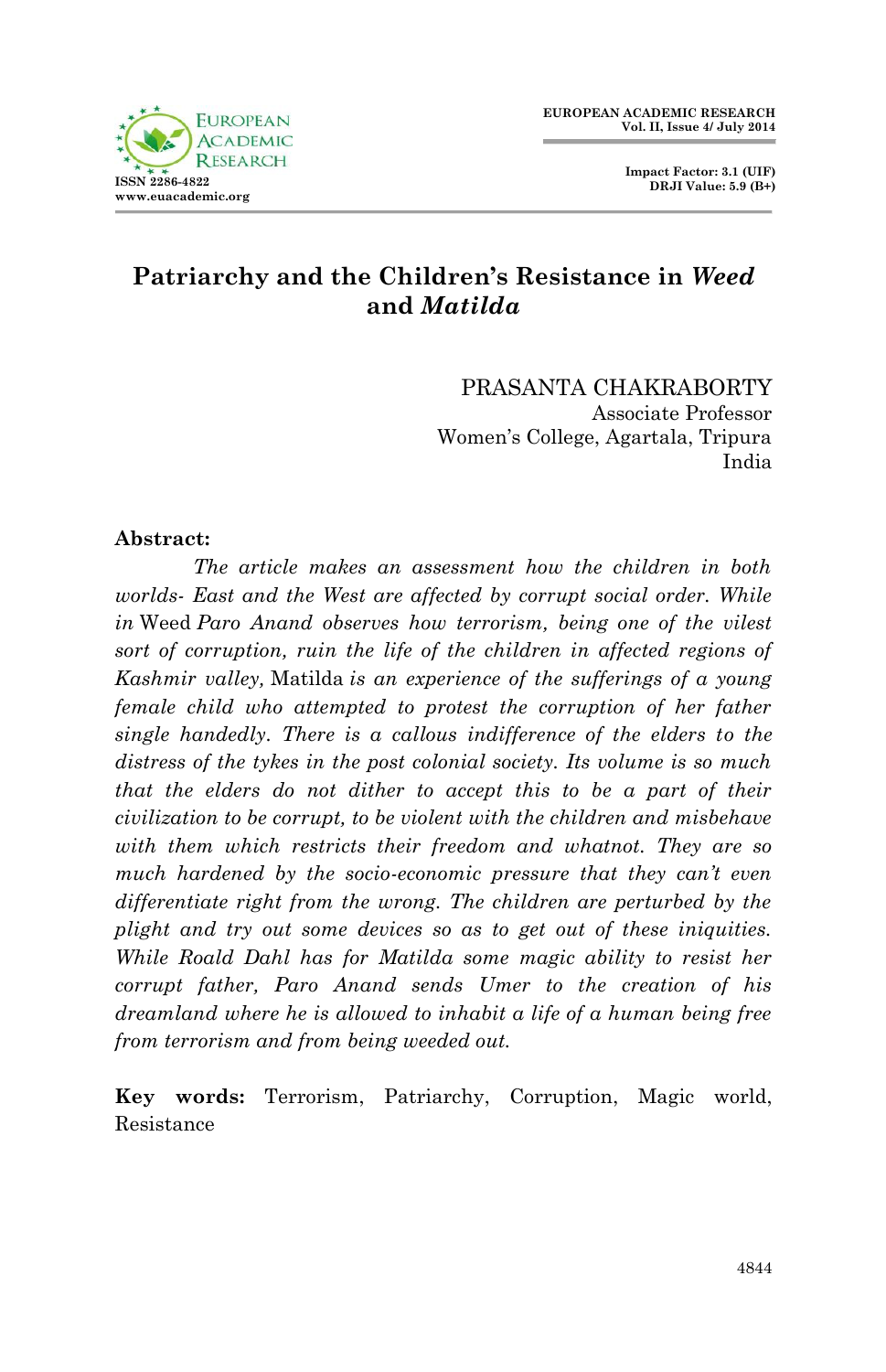The impact of technological advances, the widening economic gap between the West and the East and socio-economic crisis deepening further in the over populated third world countries have contributed many new themes- often the conventional one in a modified shape and flavour- to the Children's literature in the post-colonial period. The impact of controlling a country for the economic exploitation of the native people and their land for a long spell is also prominently felt in the literature of the postcolonial period. This has led to Post-colonialism questioning the traditional modes of cultural perception. Some wealthy men of both the colonised countries and the colony have become greedy how to inflate their individual capital by evil means. This way of deceiving commoners for personal gains is not new in the post-colonial period but the intensity and methods of chiselling have been modified with the advances of technology. The intensifying socio-economic crisis has given birth to a new ill especially in the third world countries – the rise of terrorism.

What is the point in writing a children's novel? One of the intentions, as Reynolds has pointed out, is that children literature prepares 'its readers to become the next generation of adults by introducing ideas about how the society around them is organised , how that society fits into national and global perspectives, and how it might function in the future.' (96) Further, the picture of the family narrated in the children's novels is an important source of information about the operative socio- economic and political forces shaping the family and how the mechanism of adjustment works regulating the understanding of what families are and their mode of functioning. To these features may be added the point that in children's literature, there is a 'friendly adult- storyteller who knows how to entertain children'. (Reynolds 52)It should also be taken into cognizance that historically 'children have not written what had been published as children's literature because they have little access to the equipment necessary to do so- - - '(Reynolds 24) Therefore 'it is adults who create children's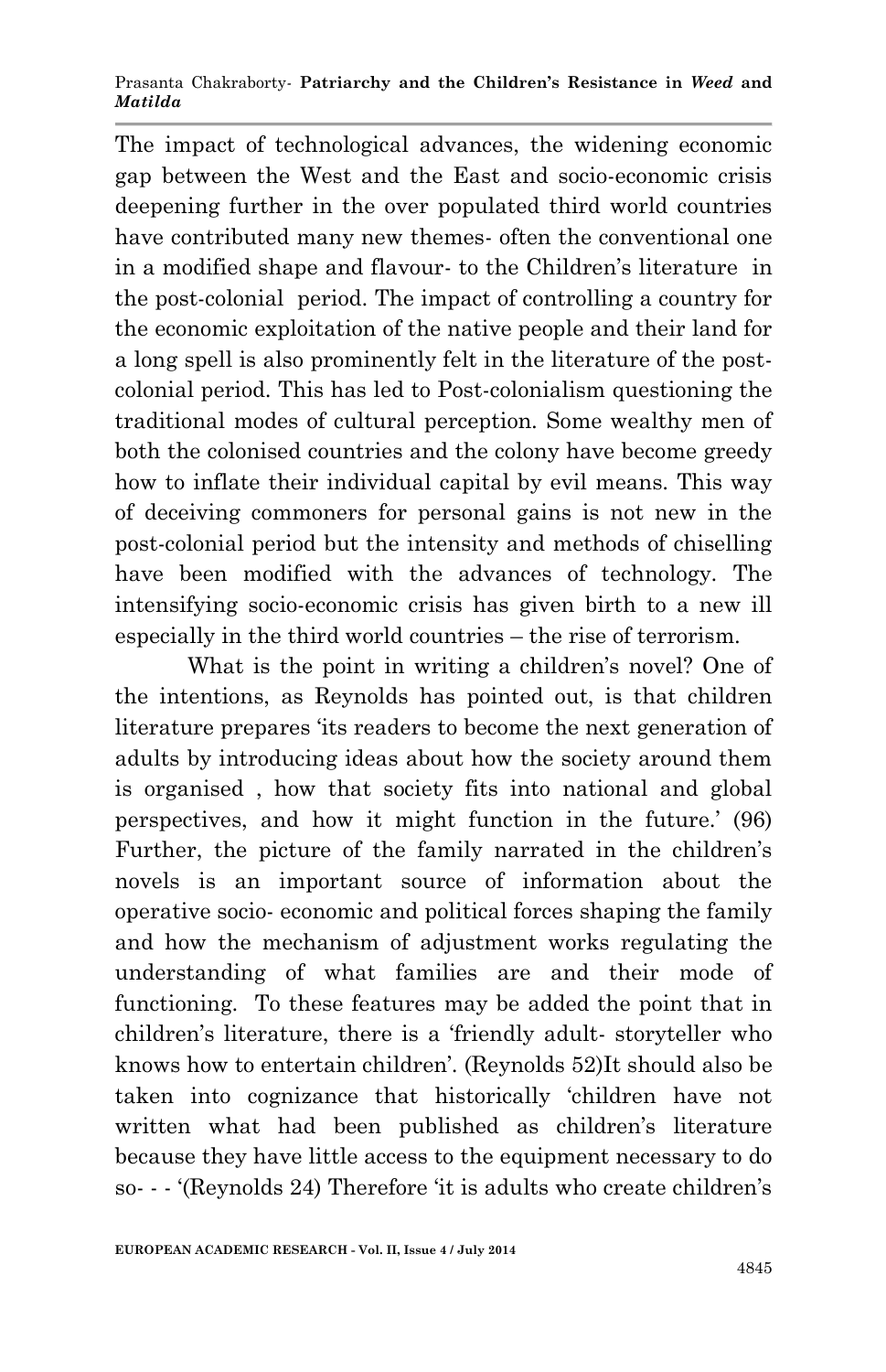literature, and they do so according to their expectations of what childhood should be like.'(Reynolds30) The author Paro Anand , herself was fifty plus when she published her novel, *Weed* , holding several key positions on child welfare under the government of India. Like Anand, Roald Dahl has been referred to as one of the greatest storytellers for children of the 20th century. He was seventy two when his novel *Matilda* was published.

So, a study of children literature presumes that an adult litterateur who is sensitive towards the child psychology and is unhappy with the ongoing socio-economic affairs of the world portrays a patriarch accountable for all the ills of the society in general and that of the individual in particular and seeks resolution to the conflict through magic that ensures a better world for the common man symbolised in the child. In other words, children's literature is by and large a critique of the existing society.

The relationship between the child and the patriarch in a bourgeois society is often found to be a relation between the coloniser and the colonised. In a male dominated society, a patriarch is the powerful father image who is responsible for all the wickedness in the society. To counter this villainous patriarch, an image of a threatened child is portrayed who carry on its resistance against this in its own way until the child is benefitted through magic. As regards the term 'resistance', Stephen Slemon quotes Cudjoe and Harlow and explains 'resistance is an act, or a set of acts, that is designed to rid a people of its oppressors, and it so thoroughly infuses the experience of living under oppression that it becomes an almost autonomous aesthetic principle. Literary resistance, under these conditions, can be seen as a form of contractual understanding between text and reader, one which is embedded in an experiential dimension and buttressed by a political and cultural aesthetic at work in the culture.' (Mongia75-77)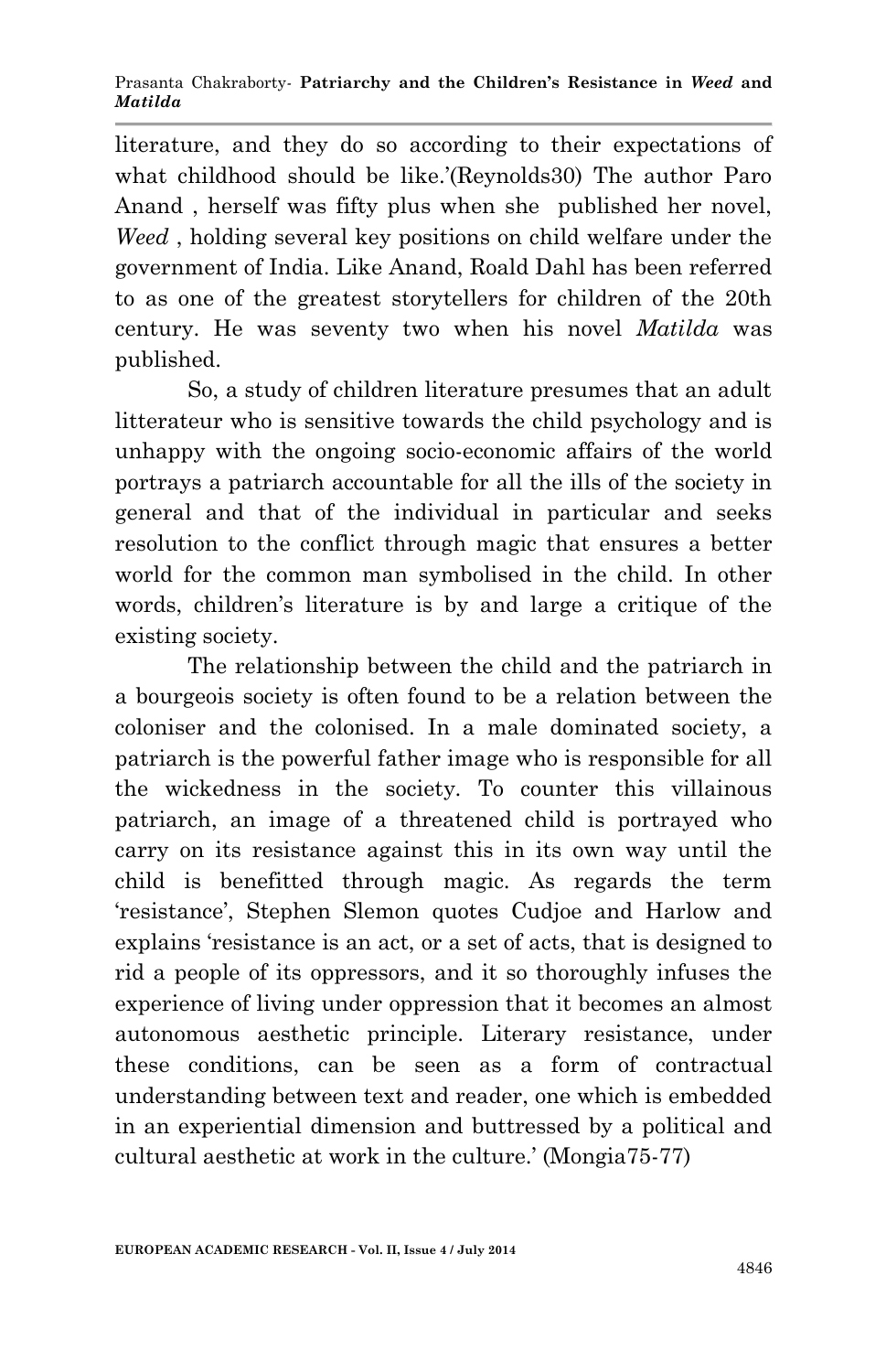The article is a study of the two novels *Weed* and *Matilda* - taken as samples from India and Britain- to examine how some of the major themes like terrorism and corruption that are prevalent in the post colonial society are dealt with and how the child protagonists get rid of their oppressors- the corrupt authoritative patriarch. Thus this review may be better termed as a sharing of political and cultural experiences with the children. There is a feeling in both the novels that despite their best efforts, this resistance against the patriarchs goes ineffectual unless s/he is backed by a magic-spell assuring the additional power crucial to confront the patriarchal authority. The child-heroes enter their magic-world after they encounter frightening figures and experience hostility in their daily lives. They try to tackle these appalling challenges with the help of magic. This world of magic plays a crucial role in the psychological development of the children too. A critical reading may further corroborate that both the novels, like any other children's novel, are camouflaged criticism of the ills of the post colonial society.

South Asia being the most populated in the whole world remains one of the most vibrant areas in this modern world. Because of the unusual pressure of population, the number of problems is spiralling up almost every day. The literature of this zone represents these ills of the society meticulously and artistically. These evils include terrorism which is in its worst form these days in this part of the globe. Common people are doubly affected by terrorism. They are the victims of terrorism; they are also threatened and tortured by the anti-terrorist groups or the government forces. Children are no less affected. They are the real victims if anybody in their family is found involved in the terrorist activities. This issue has been incorporated by authors in this part of the globe as a theme for their children literature. *Weed* by Paro Anand is one such novel giving a poignant picture of an affected family and how the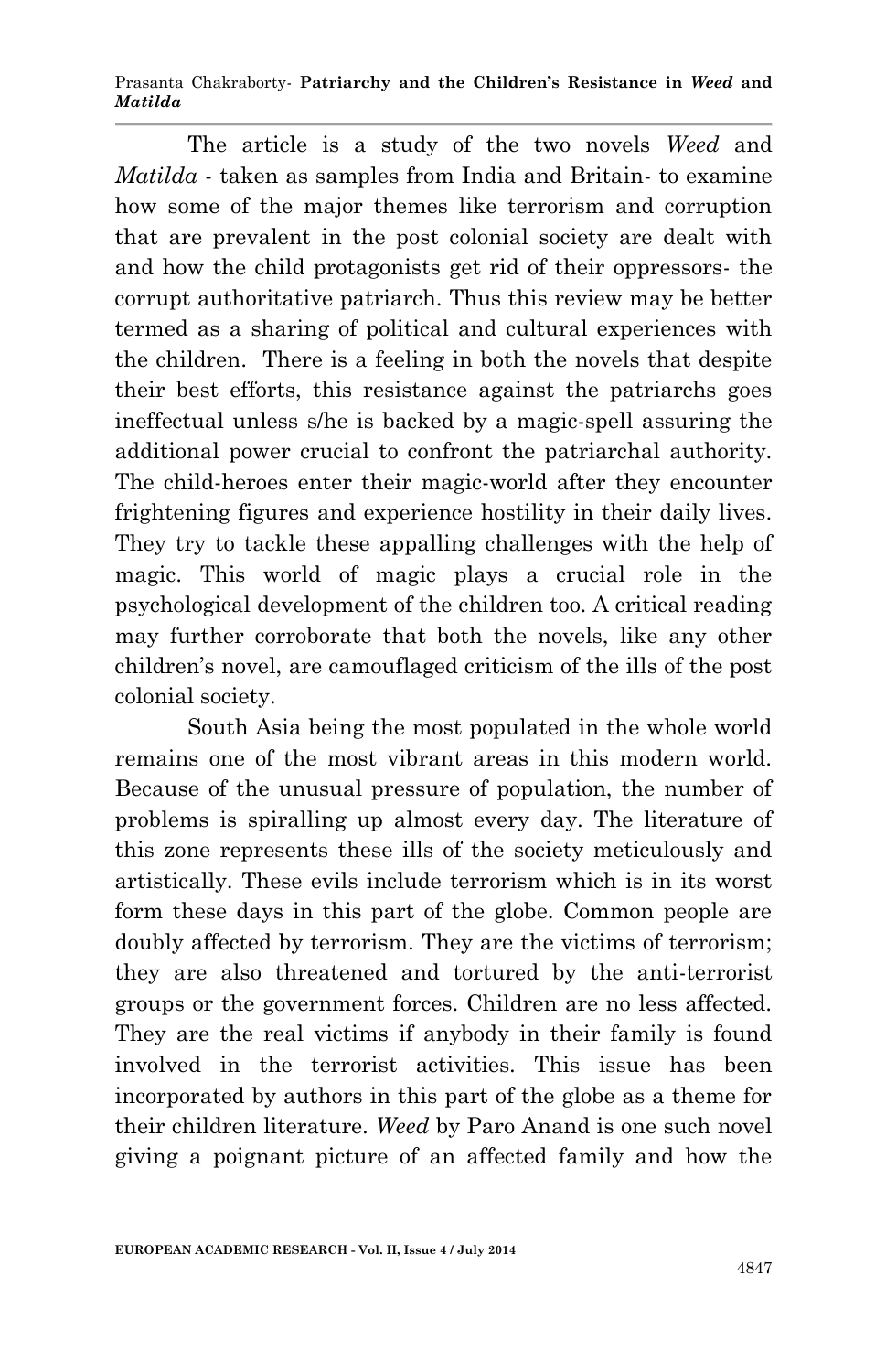children of the family are treated as weed after their father joins the *Jihadis<sup>1</sup>* in Kashmir.

Based on the problem of insurgency in Kashmir, *Weed* evolves a theme stating the precarious condition of the children for their father becoming a *jihadi*. The patriarchal world – both within the family and outside- creates a frightening atmosphere for the child, which the child encounters devising several methods of resistance and ultimately takes the help of magic to resolve the crisis. But as he goes through these physical and mental adversities, he constructs an identity of his own.

The novel *Weed* begins with the status of weed in social life. The narration is carried on in a rather Dickensian way- the older *Umer* is looking back at his childhood days. '- - - - I don't clearly remember now.' (Weed13) *Weed* records the distress of the child when his father leaves home one night to join the *jehadis<sup>1</sup>* - to fight against the Indian force for *Azad* Kashmir. The women and the children are the worst sufferers in this tumultuous situation. As a child, Umer is treated socially as weed because his father joined the *jehadis*. He protests, though not publicly, against this unmerited social treatment, 'But why? I didn't do anything!'(Weed1) He is fearfully curious about the whereabouts of his father because a child has no right to know about the movements of its father in a patriarchal society. The worried child asks to himself, 'I wonder where he sleeps at night? Does he have a place to take a refreshing bath, a place to eat a meal served with chilled water and hot pickle on the side?'(Weed2) He follows his father unnoticed as the father leaves his home finally in the dark night. One of the customs in a patriarchal society for the sons is 'And aren't sons forever following in their father's footsteps? Even if those footsteps are blighted? So, this weed, filled with bitter bad blood, was cast

**.** 

<sup>1</sup> *Jehadi*- The term originates from *Jihad* meaning "struggle". This is an Islamic term. It is a religious duty of Muslims. Kashmiri rebels who fight against the Indian force to establish an independent Kashmir are called *Jehadis* by them.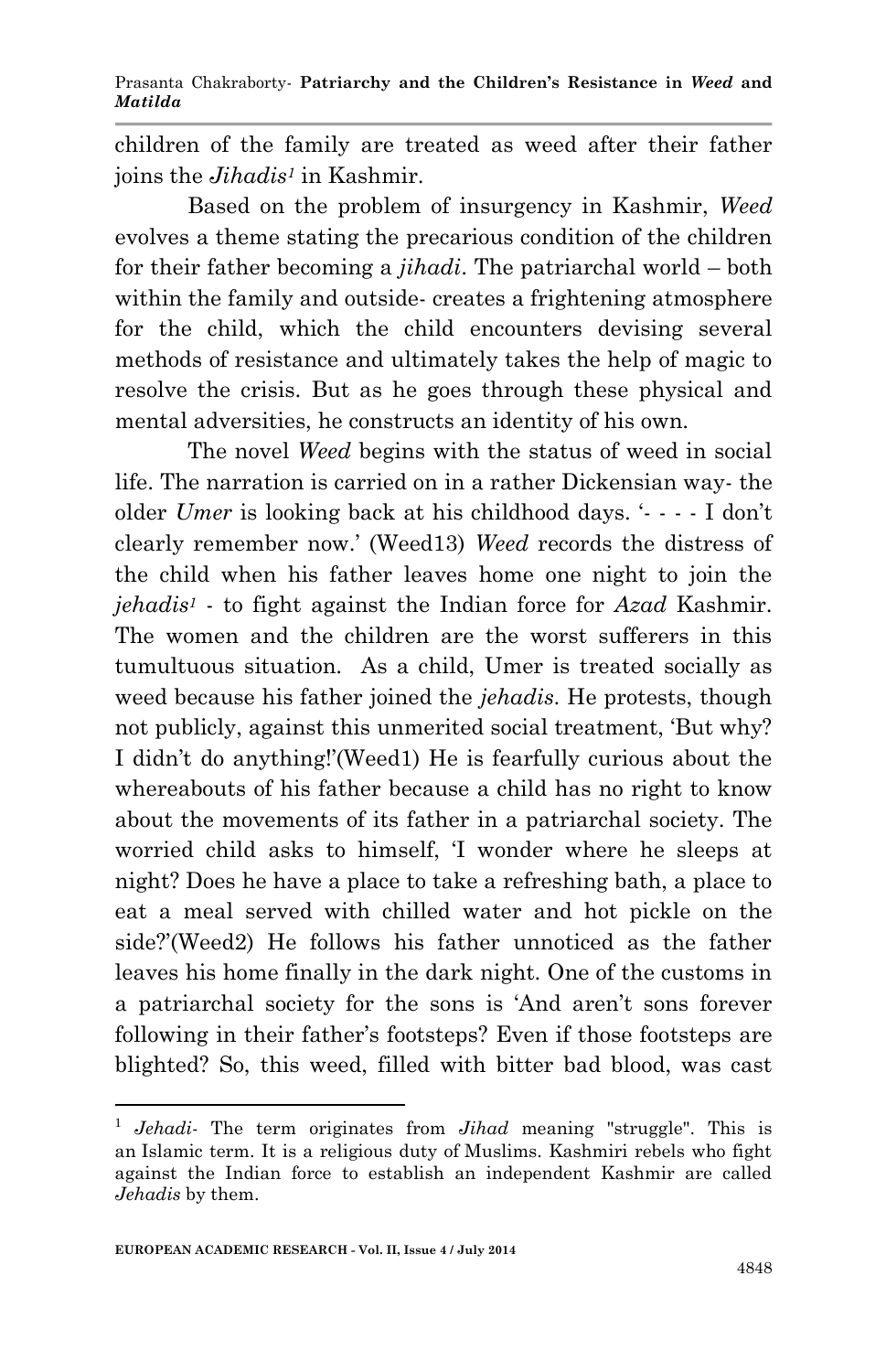out. (Weed3) This curiosity and his disobedience of his father is a sort of resistance that the child inherits from his father who too is breaking the law although for a different purpose. And in the process, the construction of his identity has also begun. Within a set of contradictions, Umer seeks to discover himselfwhat are his preferences and areas of disliking. The child is taken aback when he finds his own father breaking the law- the same father who advises 'us to be good, always to listen to our teachers, obey our parents. (Weed 7)

In a patriarchal society, the child grows up ruled by the father image both within home and outside in the society. This is the known meaning for the child and the direction too. Now with the departure of his father from home and his joining the *jehadis* is a new experience for the children at home. This has led the mother to shoulder a new assignment at the absence of the customary patriarch. The mother takes up the charge of the family trying to protect her sons from the ills of society but both her sons mistake her to be another punitive patriarch within the family restraining them to do what they like, and forbids them to follow their father's footsteps. Both to the children and to their mother, this new experience carries different meanings. This new cultural experience entails drifting away from the settradition. Raymond Williams states

> A culture has two aspects: the known meanings and directions, which its members are trained to; the new observations and meanings, which are offered and tested. (Badmington83)

As is the case, this change of guard in the family brings in another shock for the children. As his *jehadi* father departs and the child Umer sits outside the house in a chilly night, he experiences a shocking experience- the changed behaviour of his mother. His mother did not come to him as usual to request him to go inside. He feels she might have forgotten about her child as she is disturbed. And then, all on a sudden, he reads an authoritarian patriarch reverberating in his mother's voice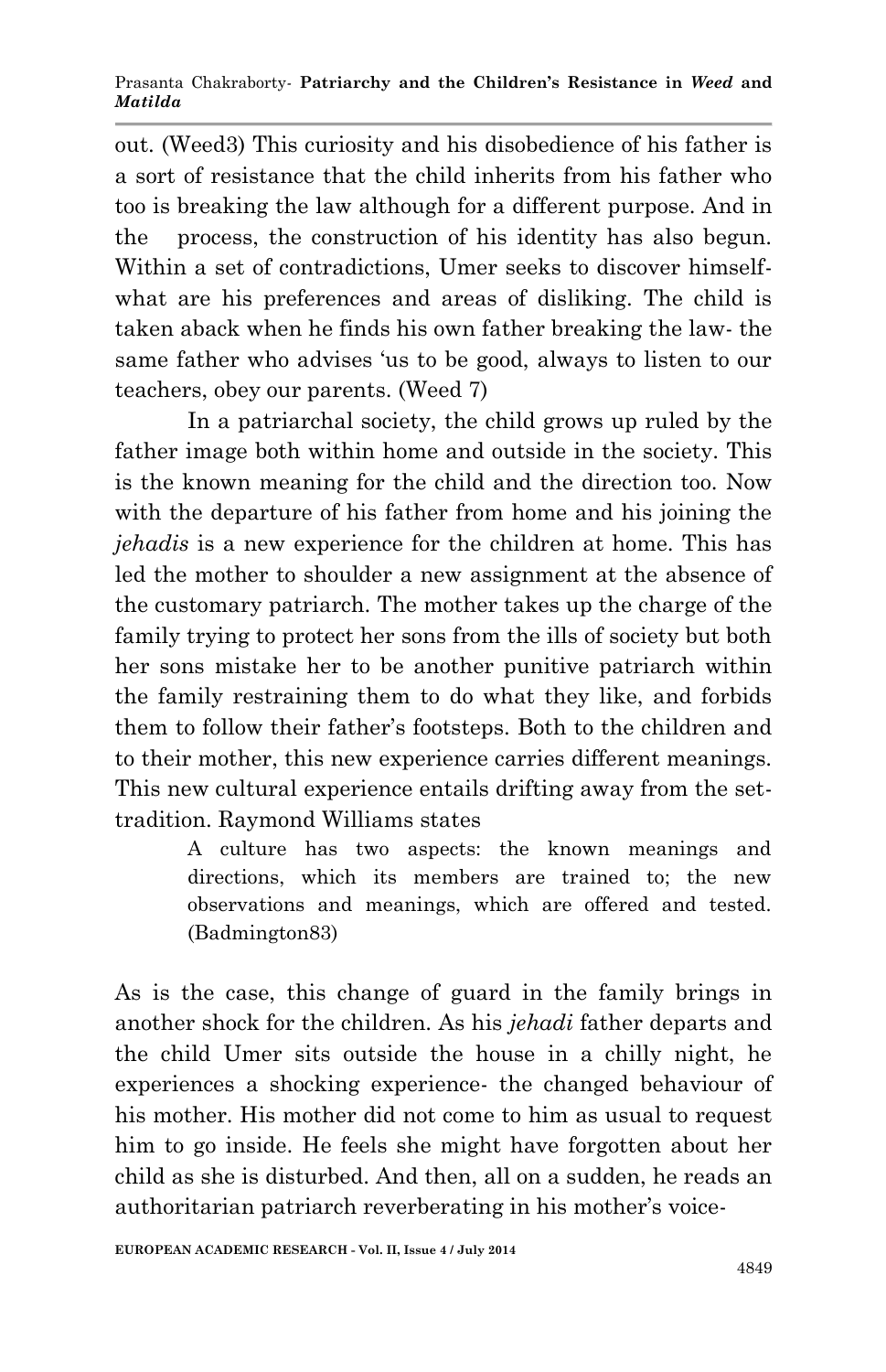"We will survive this," she said suddenly, in a low voice. So different I had to turn to look at her to confirm it was my mother who spoke these unusual words, said with a determination I didn't know she had. (14)

This cultural shift makes *Umer* bewildered. He searches for meanings to such conduct of his mother. Shouldering all the responsibilities of the family, she wants to set a new family culture. So 'she has wiped out every trace that he ever existed, that he was ever a husband and father here.'(Weed 29) This new state of affairs gives Umer and his mother a new meaning of life. A new role has been assigned by the society and they are now to be tested to what extent they can survive so far as their social and financial subsistence is concerned.

 The child too wants to break the law set by his father. But he finds his mother dissenting against such a sycophantic decision of his father.

> I hate what you've become- can't you see that? Don't you even care that your wife can't stand you? Does it not matter that you can't look your sons in the eye? You can't answer their innocent questions - you hide behind lies and deceit--- (Weed6)

This patriarchal world has quite a few levels of relationship with its children. At one level patriarchy limits to father - child relation within a family. Then, at another level, it is his mother in the absence of the father, to take the responsibility of the family.

At one point of time, the child *Umer* too wants to take over the charge of the family to combat the patriarchy within and outside his home. 'So, suddenly, in a space of a few hours of one night, my childhood was gone. Gobbled up by the departing back of my father. And I was man of the house. Ready or not, here I come.'(Weed 23) But there too, he smells his mother stands in between vying for power within the family. 'You'll not drop out of school, son. We'll find a way. I want you to study, to get ahead (Weed 23)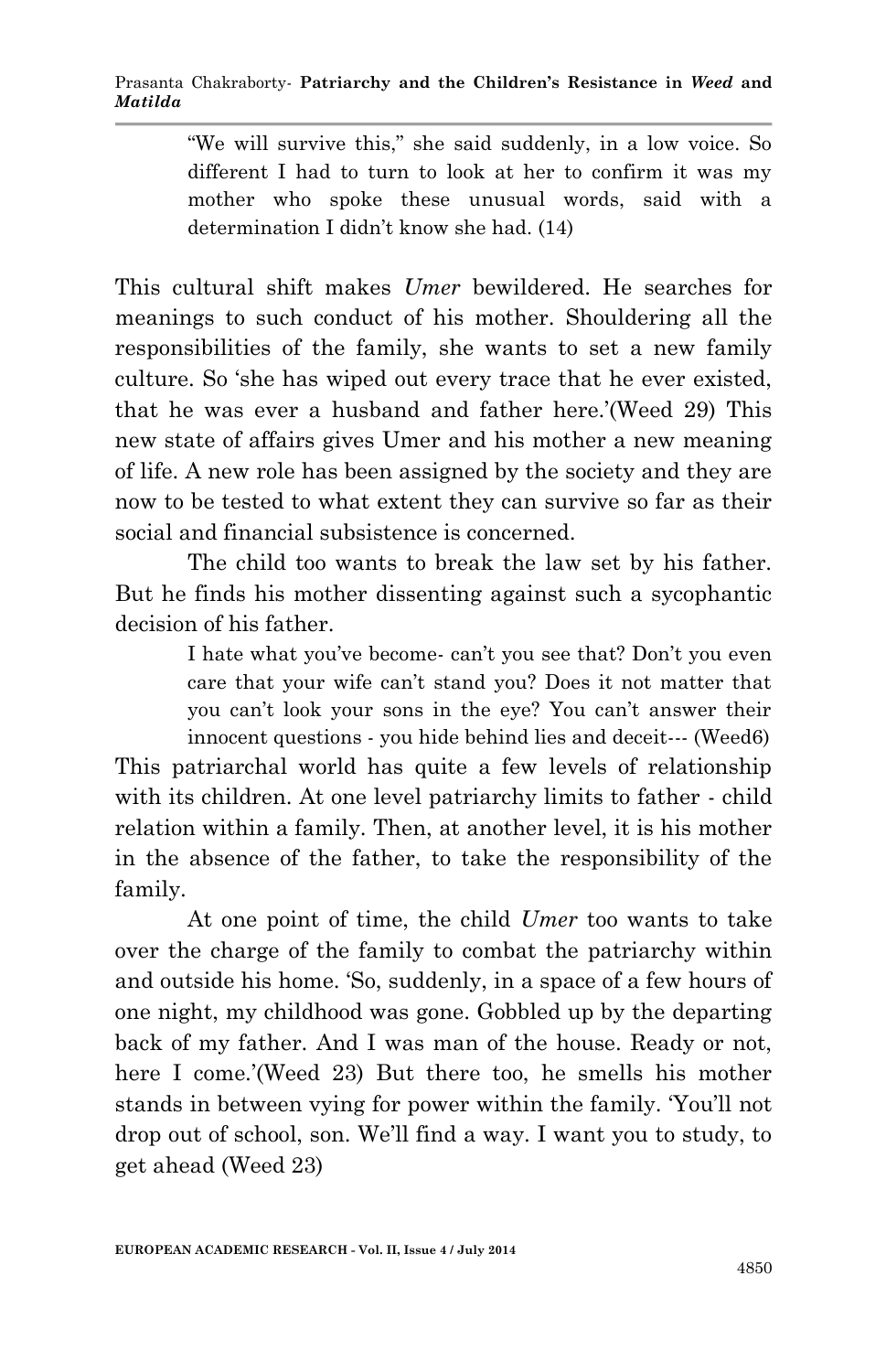Apparently, this advice is anticipated from a mother to her son. But beyond these caring words, lies an innate craving of the mother to take the reins of the family and be the sole bread-earner - whatever be her job. The child has to surrender to the aspirations of his mother after a brief exchange of words with her. But he can't be stopped altogether by his mother. When, one day, he finds his younger brother sharing with one of his friends the family secret, that of his father joining the *jehadis* and his leaving home, *Umer* intercepts *Umed*.

> Suddenly, quite unexpectedly, I felt like a father to him. Knew I'd have to protect him, no matter what. Knew I'd do anything for him. "I'm sorry', my little brother, it just, it hurts me that he won't talk to you anymore. That he treats you like something dirty. I can't stand that, d'you understand why I do this? (Weed25)

The social-patriarch, the patriarch outside, relentlessly attacks *Umer*'s family in the name of discipline, assistance and what not. Even within the close relatives of Umer, the treatment changes. The relatives try to inculcate a beggar's culture upon the beleaguered family. They are provided with old clothes from Khalla's family. But *Umer* 'hated getting old clothes'. (Weed30)He felt it to be abuses heaped upon the crestfallen family. Not only this, *Umer* feels shocked and agitated to find his mother forced to work as a servant for their livelihood. Thus there is a persistent attempt from the hostile patriarchs to demean the family's social status from a bourgeoisie to a lower middle class family so that the family has no other alternative but to accept either servant's culture or the beggar's

'You mean -- -

- - - cooking.'

'You mean you're going to work in some one's house? Clean someone's dirty dishes? Be- - - be a servant?' The hateful word tasted bitter on my tongue. I was standing. I was shaking. This was impossible. (32)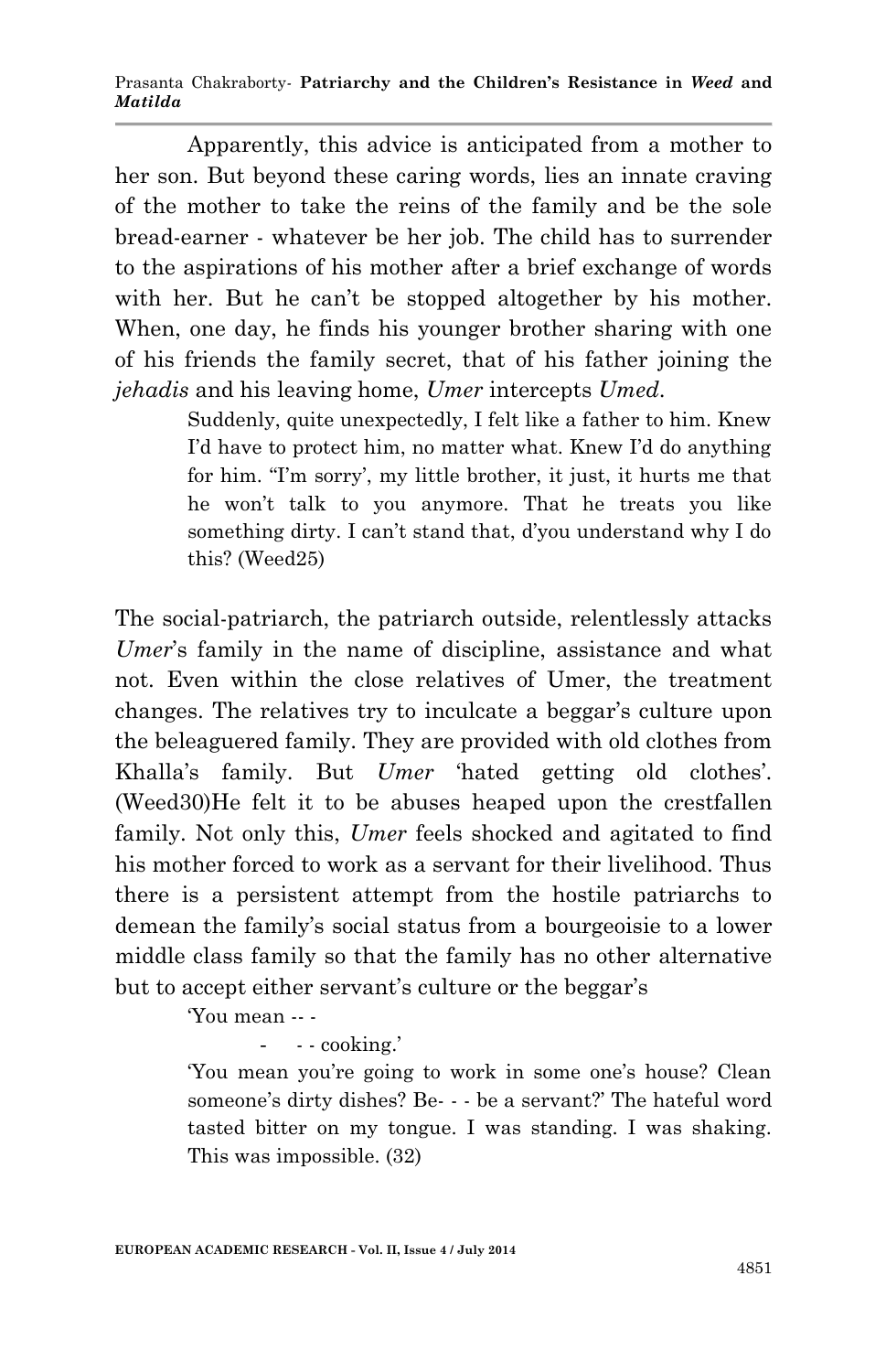The son is suspicious if his mother gets her due honour from her employers: '[- - -] Did they set aside food for her before they ate, or did they give her leftovers, or did they not feed her at all? - - - but even in my mind's eye I couldn't bear the images and shut down on it.' (37)- *Umer* articulates his hatred against the social patriarch as the housewife was demoted to housemaid with the departure of the father-figure from the house. As though, it indicates the importance of having a man in the family. Even *Umer's* mother has to admit that her man was a necessary evil in the family. Their father has joined the *jehadi* camp with a noble cause- to change the present social set up but the social- patriarch is too strong to be uprooted. *Umer'*s mother is apprehensive that 'there are plenty of vultures who'll smell a person's hunger, sense his wanting, his longing. And they will consume him. Like vultures on a carcass, they'll strip him down to nothingness. (35) So, his mother advises him to abandon his father's path. But Umer makes a desperate and passionate appeal to his father who is away in a *jehadi* camp:

> Abbuhelpmoneyabbuhelpmoneyabbuhelpmoneyabbuhel pmoney.  $(35)$

The appeal is repeated four times and so closely one sentence is set against the other that it looks like a word. This is a technique for the child to raise engrossingly his/her demands without any hiatus lest a pause in-between may subside the force of passion and his intensity may not be counted properly.

Both their, social as well as emotional, standing worsens when *Umer* and his mother together go to an NGO whose job is to provide assistance to the half-orphans and half-widows. Their identity has been transformed into numbers. The social patriarchs effectively prove that both the mother and the son are liars. The dream of the mother for *Umer* to carry on with his schooling comes to an end.

Soon after, financial assistance comes from *Umer*'s father from his terrorist camp through a young boy but it has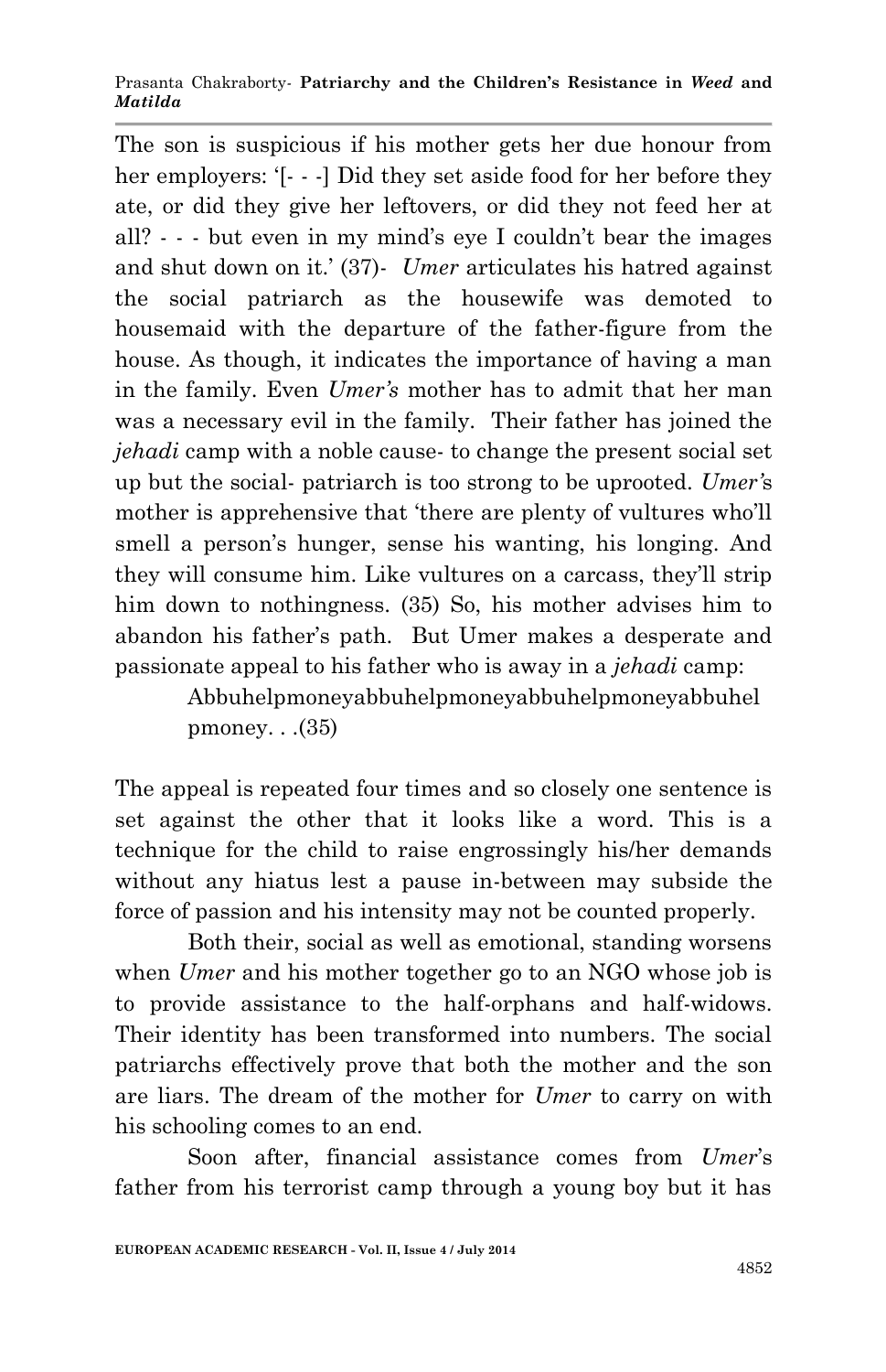been rejected forthwith by the mother. This action of their mother makes both the sons upset. The younger one, *Umed*, wants to go to his father along with Hameed who has come from the camp of *Umer*'s father but the mother, in a tone of the family patriarch, warns that she won't allow him to come back .But the adamant child leaves his home along with Hameed for his father. Soon after, the family receives the body of their father killed in a clash with the social patriarch, either the security force or another extremist group. The military officer comes in and tries to find out his terrorist connections but both the mother and her child cannot help him in this regard. The mother tightens her security for her only child, which, for Umer, seems to be a noose. He wants to escape this patriarchal grip. At one point of time, his mother realises Umer is in a stage of suffocation. So she skips her duties and takes Umer to Nishad Bagh for a day's outing .From the stingy environment of the tailor's shop throughout the day to the world of flowers with his mother playing a different role – it appears he is transported to the world of fairies where his mother herself is a fairy-personified. This is the world that Umer so much yearns for.

But this world too is interrupted by the social patriarch. A member of the extremist group to which his father belongs, comes down to Umer eluding his mother's eyes and gives him an envelope containing money and a letter giving him direction how to meet the extremists. *Umer* realises that even in this land of flowers, they are under constant watch by the extremists who have assured his meeting with his younger brother. The presence of extremists is juxtaposed with the flowers that symbolise innocence, purity and vigour. It's incredible that any fiendish activity can take place in such a divine ambience. But all these developments are kept secret by *Umer* as he considers his mother to be an impediment to realize his dream of meeting his brother and enjoy unrestrained freedom. Their presence is marked by a blast in that area of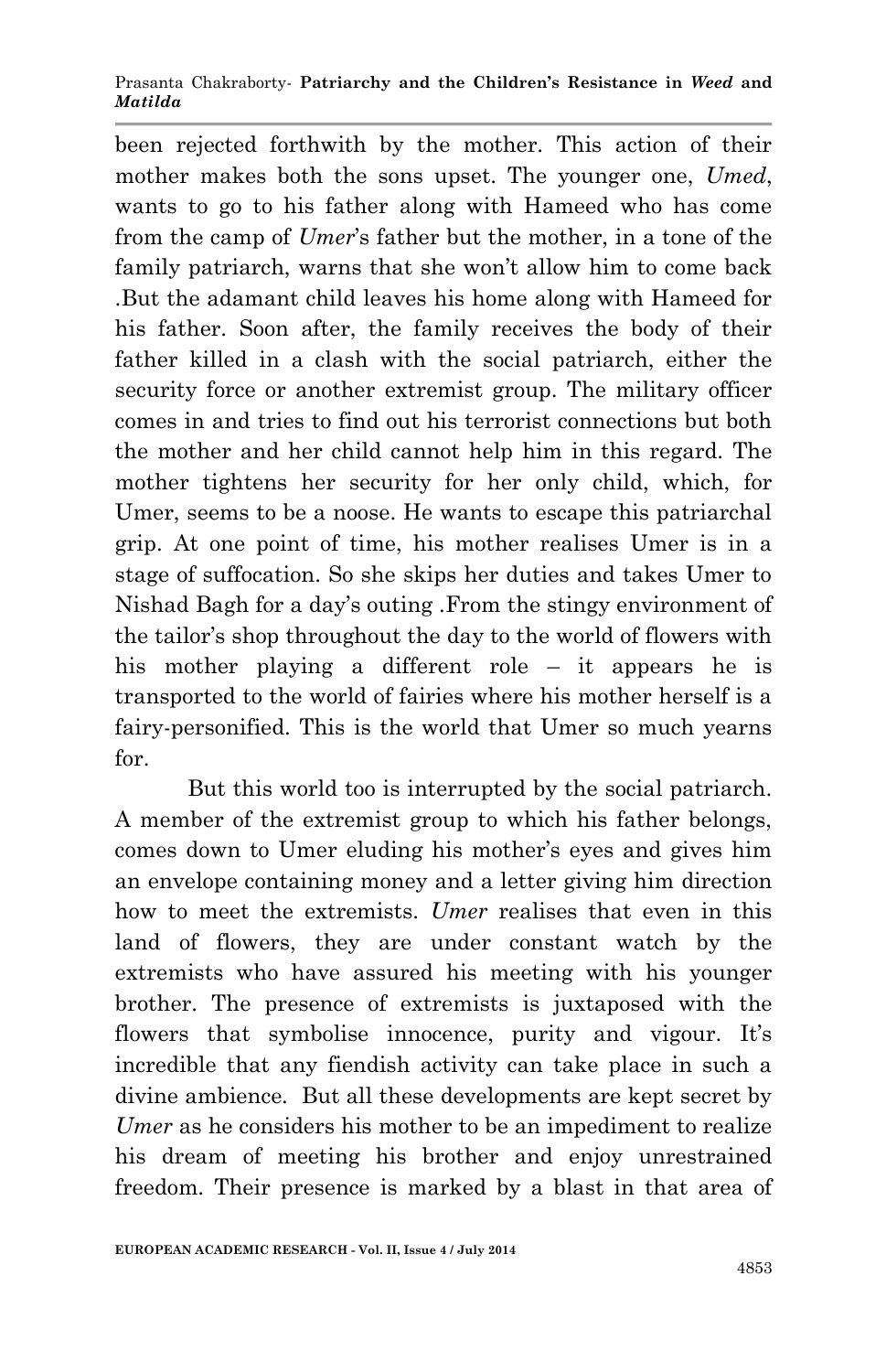which the extremists have already informed *Umer*. But he cannot escape injury. He has to lie down in a hospital-bed unconscious for fourteen days. This blast, his injuries and his lying down in a hospital bed makes his mother more and more worried and his freedom is further curtailed. He feels he won't be able to meet his brother in the rebel camp. Still, one evening he manages to escape her eyes. He has taken care of his movement and walks for a long time until he reaches *Dal* Lake, another icon of fairy-land- first one being Nishad Bagh. He passes a long,cold and strenuous night in a rejected boat. But next morning, he wakes up in a new environment which he has sincerely aspired after for such a long time. He gets good friends, a handsome salary and his most desired freedom. This fairy land defends his freedom against the social patriarch as well as family patriarch.

The relationship between patriarchs and children is not new in the children's literature but what adds in the postcolonial perspective is the presence of extremist activities and its impact on a family. How the children, in particular, are affected as a consequence of their father's involvement in extremist activities is a matter of chief concern for novelists like Paro Anand, which she tries to present from a child's perspective. Interestingly, the age of child *Umer* is not there clearly stated – not even the class wherein he has been reading. May be, it is premeditated as it is a common phenomenon to all the children in terrorist-ridden families of South Asia. But under the semblance of a children's literature, Paro Anand makes a scathing attack on the *jehadis*, the government as well as the NGOs involved in relief and rehabilitation of the distressed families, whose irresponsible deeds are causing colossal damage to the future of a country. Women have a positive role here in this otherwise ruined family. The mother of *Umer* and *Umed* tries her best to keep her sons away from their father's footsteps for she feels the path chosen by their father will help neither the family nor the society to live a healthy life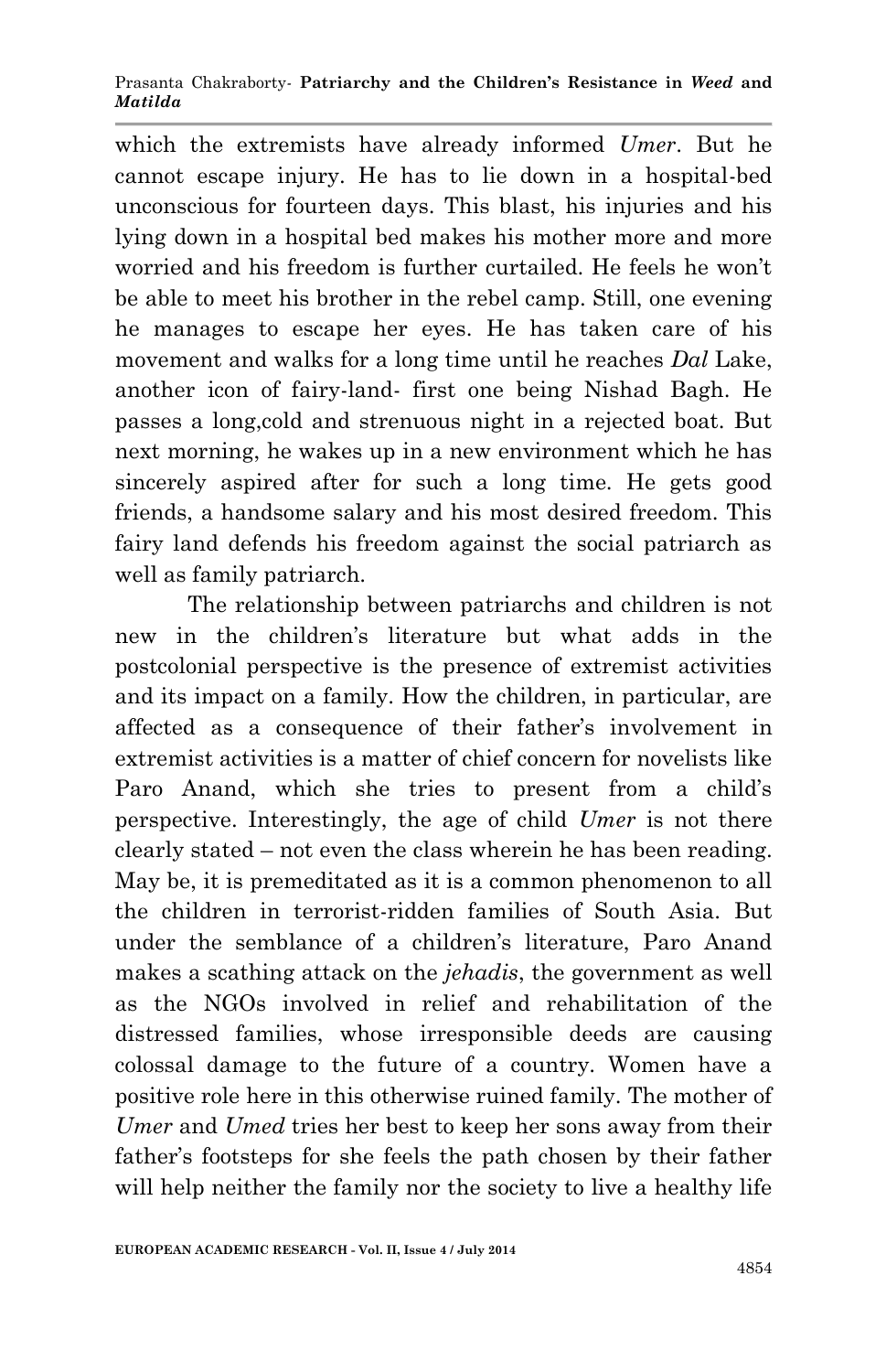with dignity. So, instead of welcoming cash from her husband earned in a dubious manner, she prefers the hard life of a housemaid and tries to set a new cultural trend for her children. She has the faith in hard but honest living which ultimately generates happiness.

Paro Ananad creates a mother-image who upholds the tradition of honesty and sacrifice, although compassionate simultaneously to her husband as her spouse but not his activities, trying her best to protect her siblings from the external dangers personified in the extremists and in the Indian army and on the other hand resisting the temptation of herself and her sons from accepting the monitory assistance from her spouse despite their unendurable crisis. By doing so, Anand have carried on the prominence of women in the Indian culture and her role in cultivating the mind of her children.

Not so is the mother-figure in *Matilda.* Roald Dahl's novel offers an image of parents who are downright dishonest. By dint of corrupt practices, the father of Matilda earns a ton and her mother is proud to be a rich man's wife .His means are not her concern at all. It is rather Matilda who protests against the corrupt practices of her father. And so disliked by her parents, Matilda grows up in a new cultural environment wherein nobody appreciates or supports her cause. An identity of her own has thus been constructed as she pursues her fight against corruption both within the house and outside in the school.

The first part of the novel is concerned with Matilda's handling of the family patriarch and her resistance against their atrocities. Her ideas always collide with her elders. At home, it is her parents who do not like her because she has little interest in the petty worldly-affairs like watching TV, cooking, going to parties regularly, etc. Her tastes differ. She loves reading books and is always engaged in intellectual activities. Corruption and greed for money have made her parents so much apathetic that the patriarch is in no mood to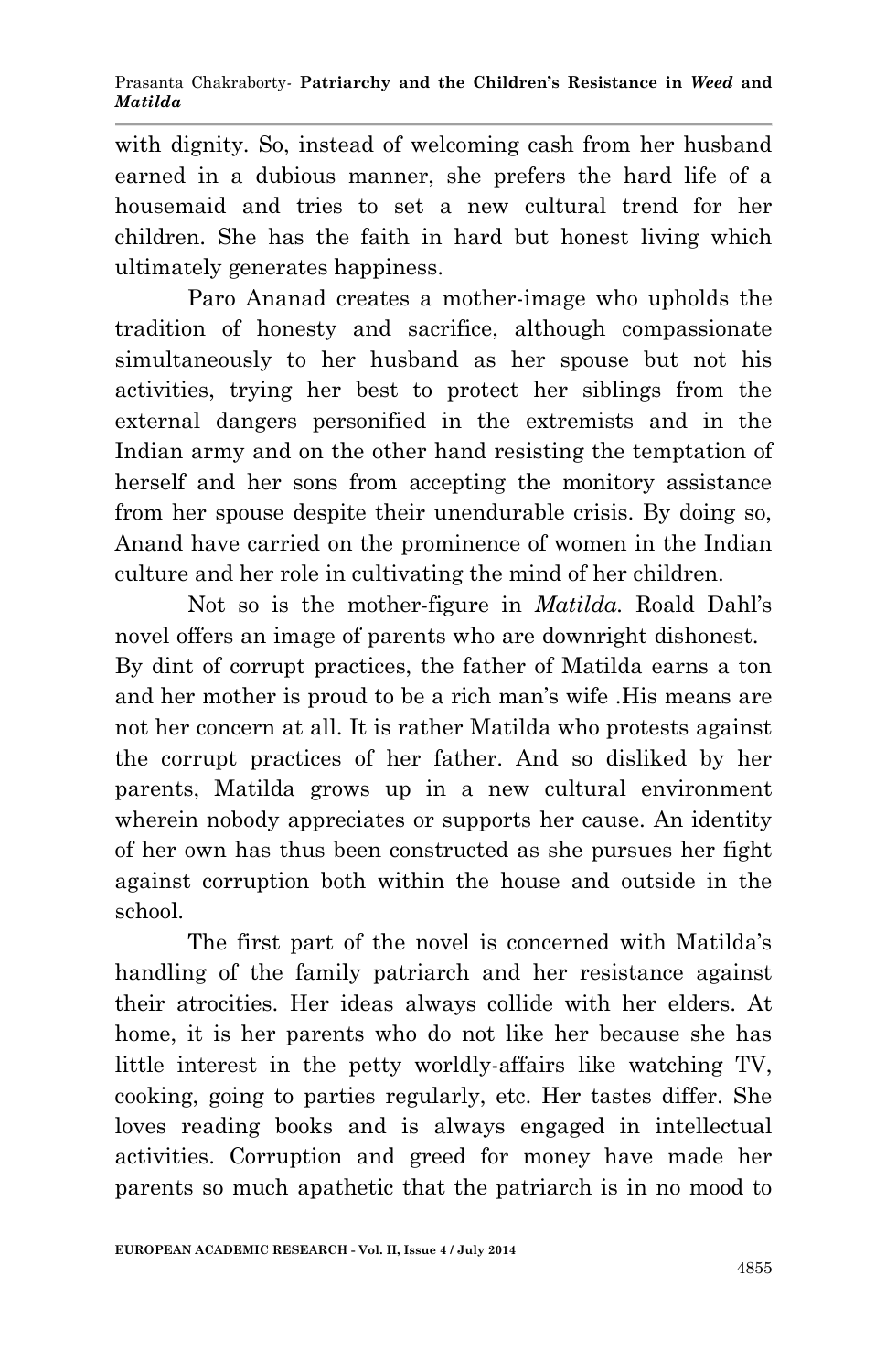nourish the dream of his own sibling especially when Matilda cultivates a good habit of reading books. The novel shows how technological advancement has been used by Matilda's father to befool his customers and profit a huge amount. What is his business? Miss Honey tells Matilda

> People brought stolen cars to your father's workshop where he changed the number plates and resprayed the bodies a different colour and all the rest of it. (228-229)

Earlier in the novel, the father shares with his son his technique of earning profit. He buys old motor cars at a cheap price and sells the same at the price of a new car using gloss and a minimum maintenance.

> Sawdust in the gearboxes, the electric drill on the speedometer cables, a splash of paint here and there and a few other clever tricks and the idiots were all falling over themselves to buy. (44)

How much is the profit from selling a car? The father tells his son 'Car number one was bought by me for two hundred and seventy–eight pounds and sold for one thousand four hundred and twenty five.'(45)

Roald Dahl understands that there is a general feature in the post colonial world where a good number of the parents want to be rich by any means and force their children to follow their footsteps even if it is a corrupt one. He must be worried about the degeneration that has taken place with the advancement of science and technology in the post colonial period when greedy fathers don't hesitate to share with their own siblings their experience about the immoral means of their profits.

> 'Listen boy,' he said, addressing the son and ignoring Matilda,' seeing as you'll be going into this business with me one day, you've got to know how to add up the profits you make at the end of each day. (44)

There is no pricking of conscience in him about his deceitful dealings. His wife, unlike *Umer'*s mother, too is proud of her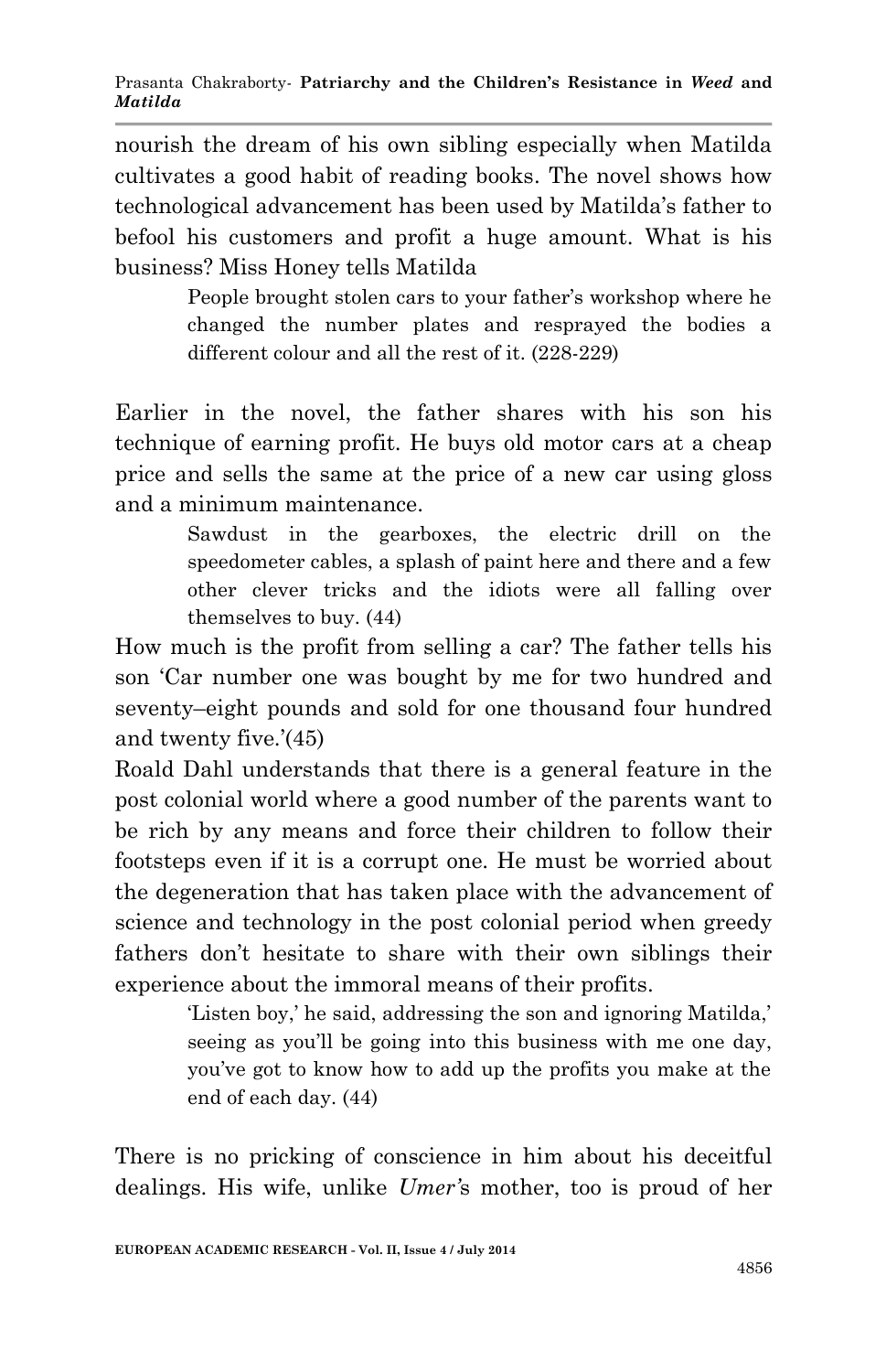husband- the way he cheats his customers and accumulates his wealth. Only Matilda disapproves of her father's corrupt practices. The father teaches his son how to profit more deceiving the customers. For him, arithmetic learning is necessary to that extent to cheat his customers. Learning arithmetic for its own sake is what he hates. And so he does not encourage his daughter when she calculates quite perfectly because what Matilda has done is for Arithmetic's sakewidening the sphere of her knowledge.

Nobody in her family loves Matilda as she builds up a resistance against her father. So , 'Matilda is such a child whom her parents looked forward enormously to the time when they could pick their little daughter off and flick her away, preferably into the next country or even further than that.'(4) Her father is least interested to spend money on buying books for her. They hate to find their children pursuing good habits like reading books. A cultural clash is imminent. Matilda's resistance at one level is against her parents' indifference to her interest. So, in the absence of her mother, she goes to the nearby library to read books and within a short span of time completed reading all the books there. So, set in a different location, the postcolonial child has the similar experience that Umer has- the constraints to realise the dreams. Mrs. Phelps, the librarian, gives Matilda *Great Expectations* to read and notices her eagerness to complete reading the same. Matilda shares her distastes for her mother with the librarian.

> I'd rather not,' Matilda said. 'She doesn't encourage reading books. Nor does my father.'

> 'But what do they expect you to do every afternoon in an empty house?'

'Just mooch around and watch the telly.'

'I see.'

'She doesn't really care what I do,' Matilda said a little sadly. (10)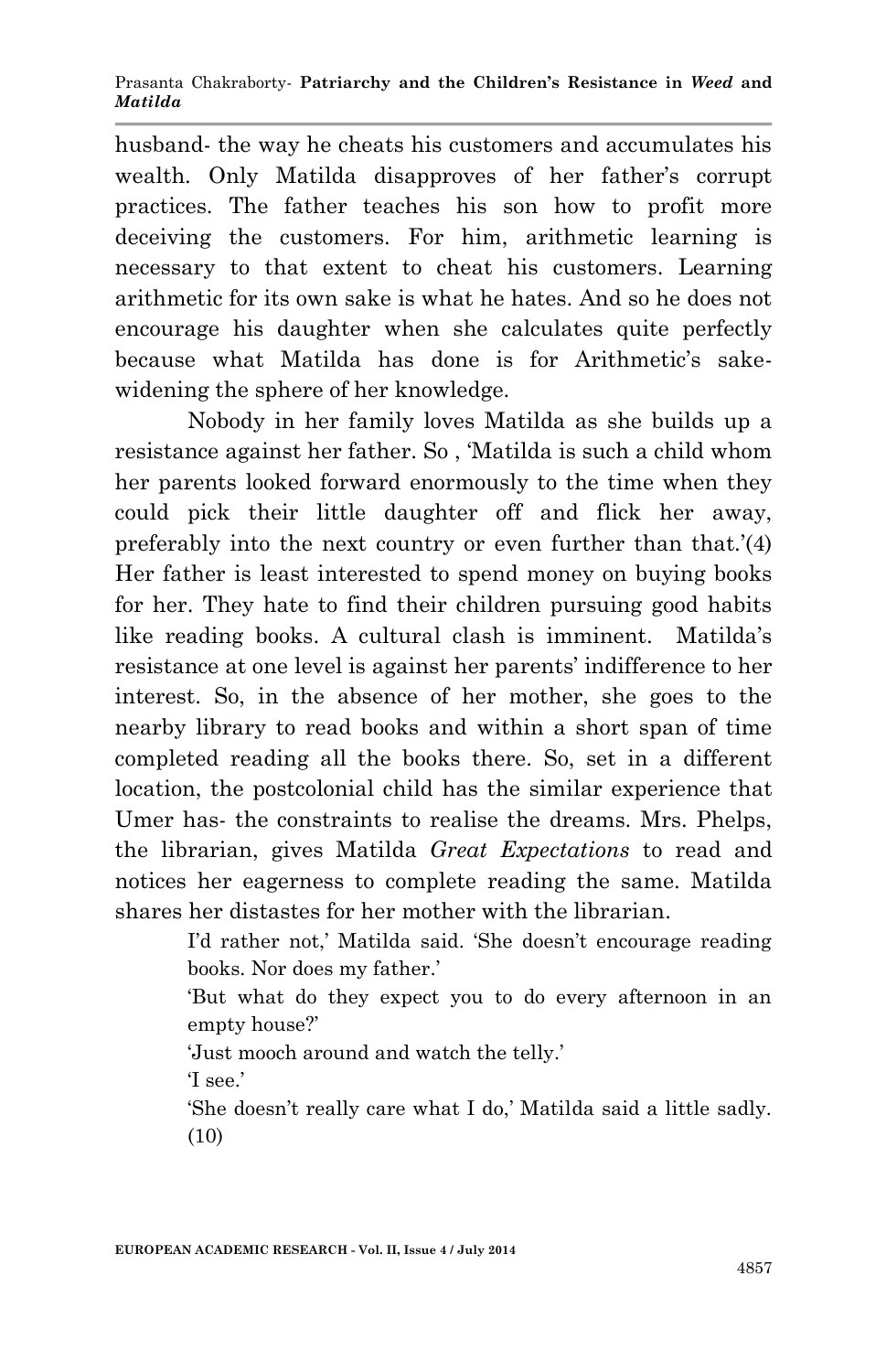Her grievances and the resistance that she builds up against her parents are articulated in her remarks. The postcolonial society has many other reservoirs for entertainment. And affluent people with little education find those sources more attractive than the book. So, when the children go against the standard set by their parents, the parents harshly treat these innocent children without considering the fact that those set up disciplines may become derogatory to the child's future. But Matilda is there to resist these punitive measures which curtail her independence. Deliberately, she creates nuisance to shake off the existing patriarchal set up within the house. Whenever, there is an attack by her father on her independency, she retorts quite intelligently causing some harm to her father. She handles the matter so skilfully that it appears often that her parents are just puppets at her hands.

> Matilda has been admitted late in the school. Why? Most children begin Primary School at five or even just before, but Matilda's parents, who weren't very concerned one way or the other about their daughter's education, had forgotten to make proper arrangements in advance. She was five and a half when she entered school for the first time. (60)

Is this laxity since she is a girl child or is she very much vocal against the shoddy policies of her father? In her school too, there is the head teacher, Miss Trunchbull who appears to be a tyrant for Matilda. This social patriarch comes in clash with Matilda oft and on. And Matilda is very much unhappy with this head teacher. Matilda takes recourse to supernatural power to resist the atrocities of the head teacher. While the students like very much the presence of Miss Honey in the classroom, Miss Trunchbull is a repugnant terror for any student in the school. So, students retort in their own way. One of Matilda's classmates Hortentia says about the Headmistress:

> The Trunchbull has a nasty habit of guessing. When she doesn't know who the culprit is, she makes a guess at it, and the trouble is she's often right. - - - 'It's like a war,' Matilda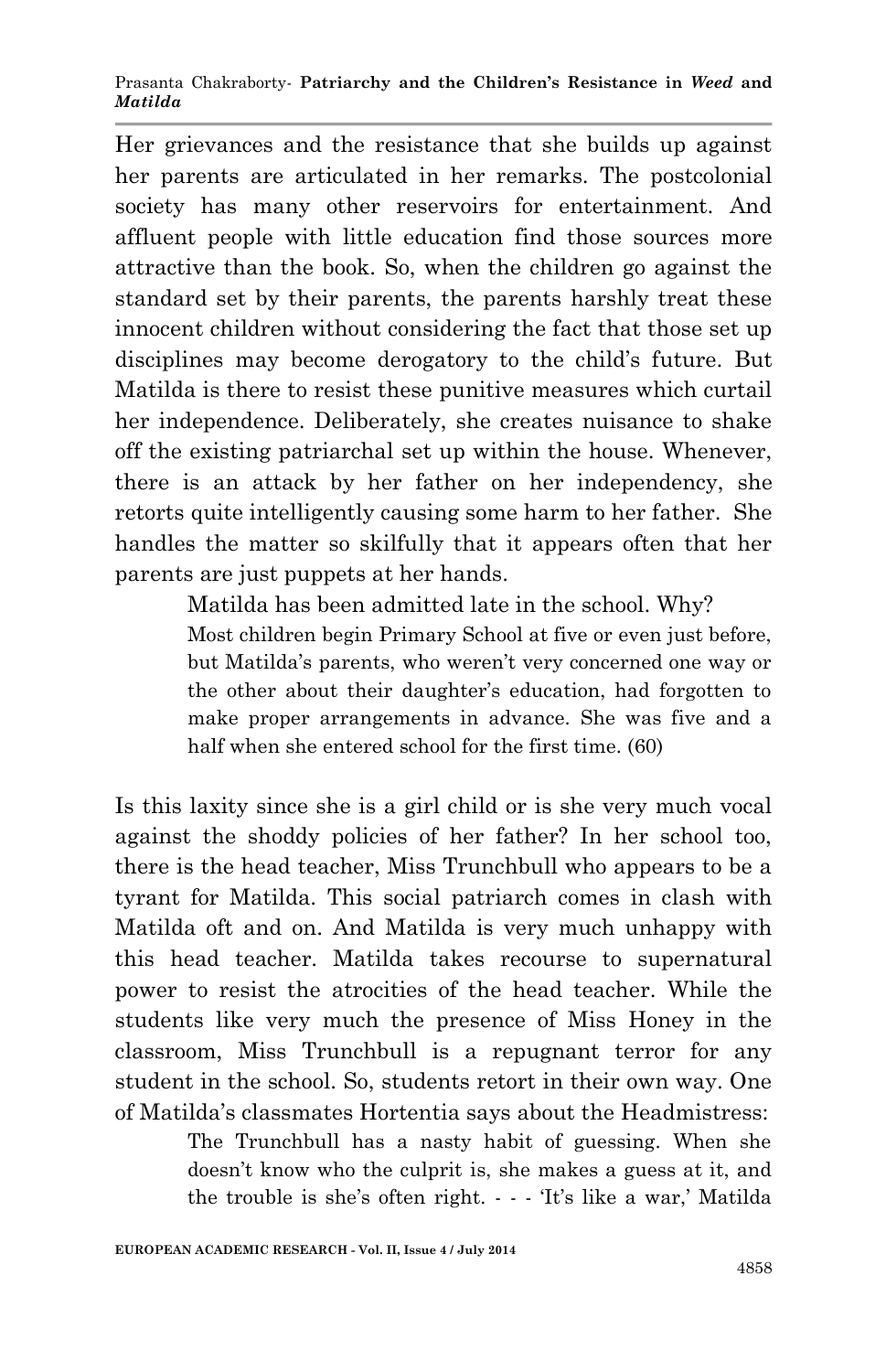said, overawed.--- We are the crusaders, the gallant army fighting for our lives with hardly any weapons at all and the Trunchbull is the Prince of Darkness , the foul serpent, the Fiery dragon with all the weapons at her command. It's a tough life. We try to support each other. (102-103)

The adjectives used to explain the nature of the headmistress and their defence mechanism evidently gives the reader an idea of the amount of hatred the students share about their headmistress. Pages one after another are full of the description how Miss Trunchbull, the social patriarch she is, goes on treating the small kids viciously.

At school, students like Bruce Bogtrotter, Lavender etc. are there to reciprocate the torturous Head teacher- each in his/ her own way. But ultimately, it is Matilda who, possessing a supernatural power, treats the headmistress with miracles one after another in such a way that she has to quit her job and leave the school. Of course, the novelist attempts to rationalise Matilda's miracles. Matilda has practised how to concentrate her energy in her eyes. This resulted in doing the miracles. Firstly, Matilda concentrates her will power from a ten-foot distance on a glass kept in front of Miss Trunchbull and tilts the same on the head teacher. But Matilda does not know how she has done it.

> The feeling was mostly in the eyes. A kind of electricity seemed to be gathering inside them. A sense of power was brewing in those eyes of hers, a feeling of great strength was settling itself deep inside her eyes.(158-159)

Later, she lifts a piece of chalk from the table with her will power sitting in the same distance and writes something on the blackboard which frightens Miss Trunchbull so much that she leaves forever the school and the house she forcefully has occupied. But prior to this, she makes some practices in her bedroom in front of small dressing table. 'She settled herself and began to concentrate, and very quickly this time she felt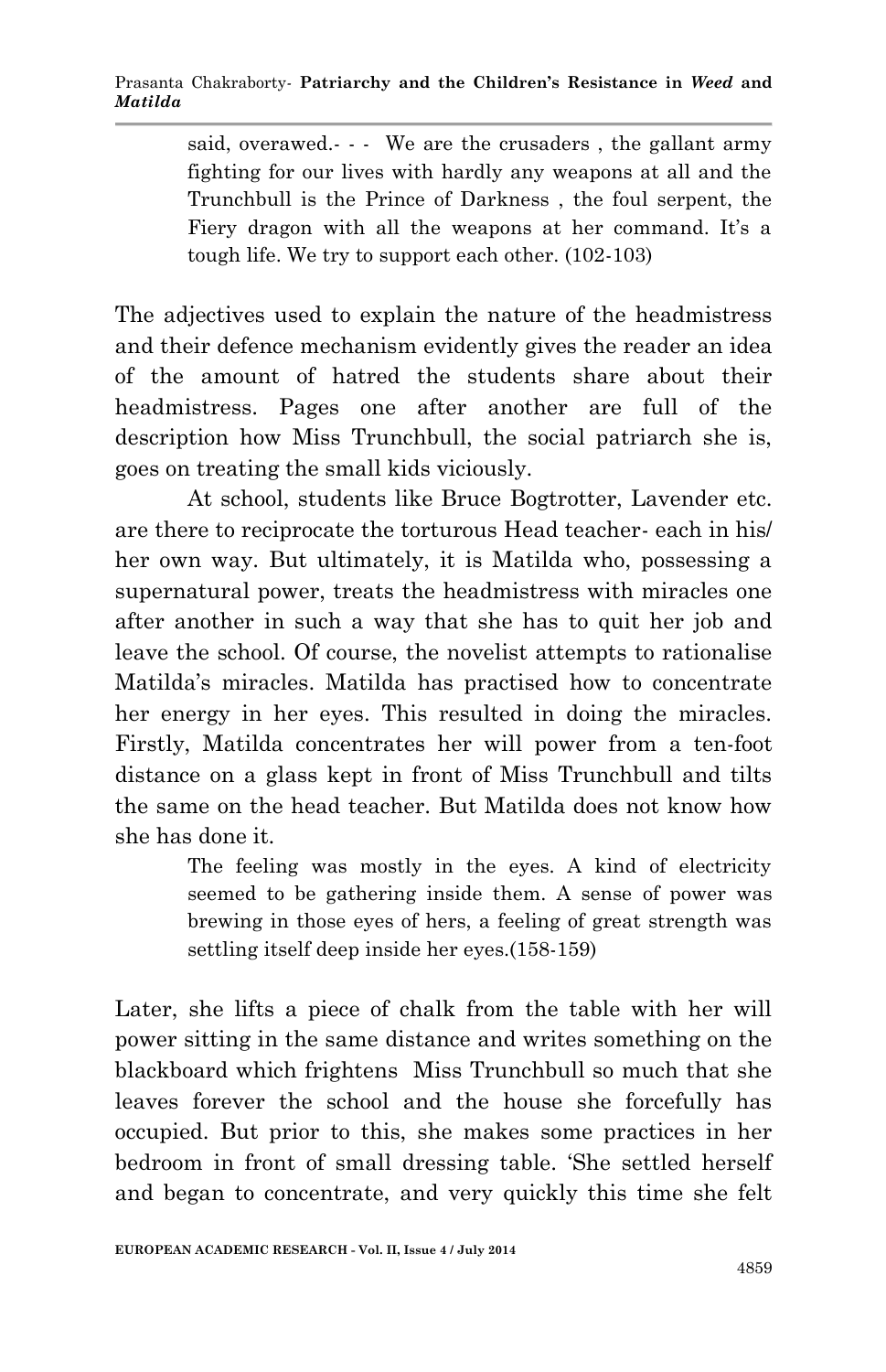the electricity beginning to flow inside her head, gathering itself behind the eyes, and the eyes became hot and millions of tiny invisible hands began pushing out like sparks towards the cigar. (204-205) In her fight against the patriarchs – both at home and in school, she finds a friend in Miss Honey who has suffered in the same manner as Matilda. It is because of Matilda, Miss Honey gets back her own property from Miss Trunchbull.

> On the second morning, Miss Honey received by registered post a letter from a firm of local solicitors informing her that the last will and testament of her late father, Dr. Honey, had suddenly and mysteriously turned up. This document revealed that ever since her father's death, Miss Honey had in fact been the rightful owner of a property on the edge of the village known as The Red House, which until recently had been occupied by a Miss Agatha Trunchbull.(222)

Towards the end of the novel we find, Matilda's father is afraid of being arrested for his cheating business and the parents with their children want to flee to another country to escape arrest. But Matilda does not accompany her parents. Instead, she stays along with Miss Honey who becomes her dearest friend. Simultaneously, there is a change noticed in Matilda. She has lost her magical power. Miss Honey tries to rationalise this incident:

> While you were in my class you had nothing to do, nothing to make you struggle. Your fairly enormous brain was going crazy with frustration. It was bubbling and boiling away like mad inside your head. There was tremendous energy bottled up in there with nowhere to go, and somehow or other you were able to shoot that energy out through your eyes and make objects move. But now things are different. You are in the top form competing against children more than twice your age and all that mental energy is being used up in class. Your brain for the first time has to struggle and strive and keep really busy, which is great. - - -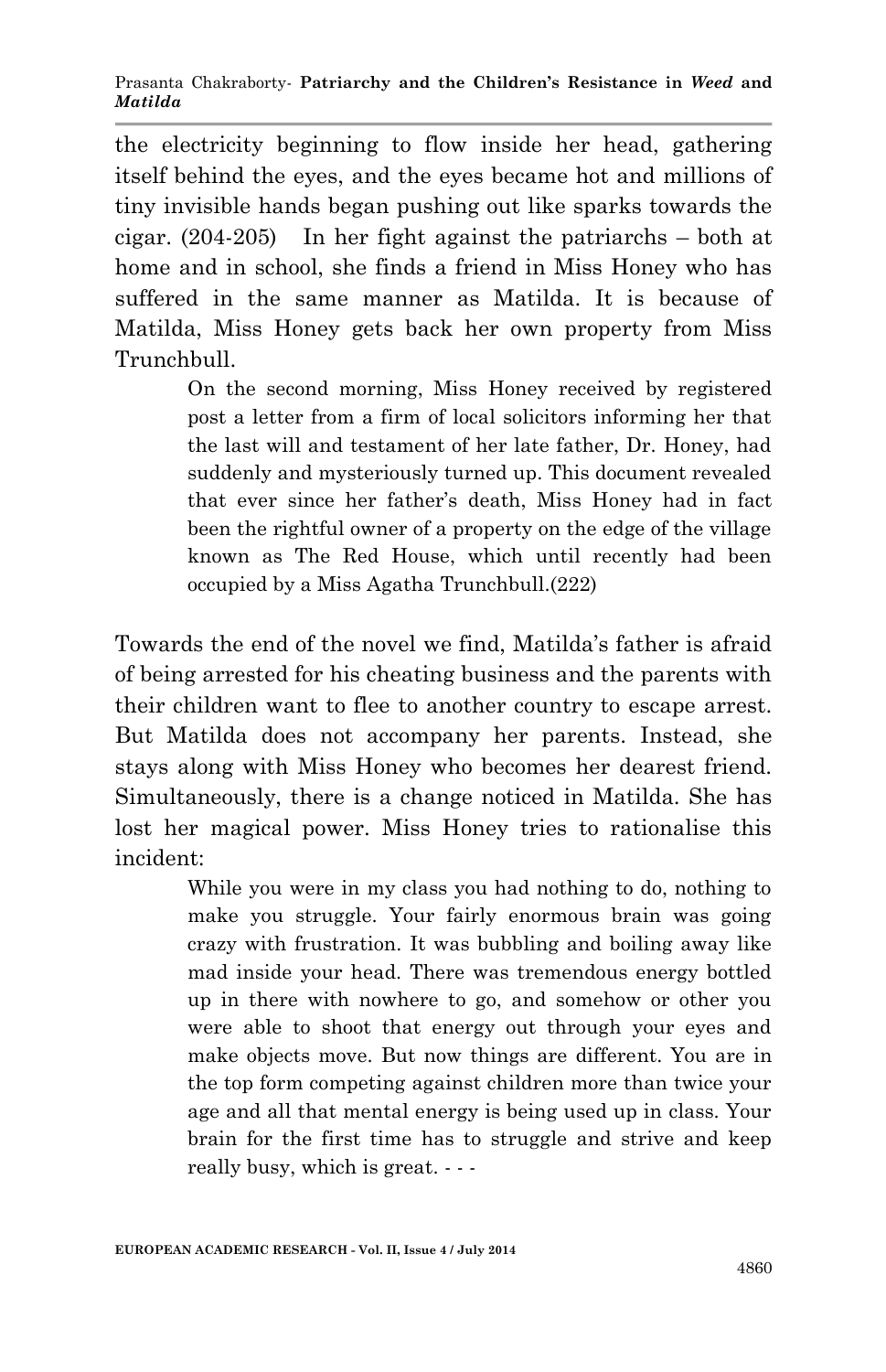'I'm glad it's happened,' Matilda said. 'I wouldn't want to go through life as a miracle –worker.' (224)

Earlier in the novel, Matilda tries to explain how she has acquired this miraculous power. At first, her anger against Miss Trunchbull leads her to concentrate her will power and the concentrated power helps her to overturn the glass on the table from a distance. Matilda now practises in order to concentrate more and has succeeded to frighten Miss Trunchbull by lifting the chalk from a distance and write on the blackboard something which frightens the head teacher so much that she becomes unconscious.

The children are opposed to the corrupt practices, harsh manners and cruelty within the family and outside. But it seems the elders are least bothered with this. There is a callous indifference of the elders to the suffering of the children in the post colonial society and the intensity is so much that it has become a part of their culture to be involved in corruption, to be violent with the children and misbehave with them restricting their freedom and what not. They are so much hardened by the socio-economic pressure that they can't even differentiate right from the wrong. But the children are perturbed by the predicament and try out some devices so as to come out of these evils. In *Weed*, *Umer* gets that desired haven in a boat man's family while in Matilda, the child gets refuge in her teacher's residence. Both the children have to suffer through out until they reach their dreamland. This dreamland is in reality the future world congenial for the children to live blissfully. For *Umer*, there is no miraculous power while Matilda depends much on her miracles to overcome her crisis. For *Umer* and for all the children like him, it is mostly the external patriarch who is to blame for the miseries, and curtailment of their freedom. In case of Matilda, both her parents and Miss Trunchbull, the Head teacher, are liable for her plight. Both her parents and Miss Trunchbull have accumulated money and property through ill means. In case of *Umer* too, extremists have a single